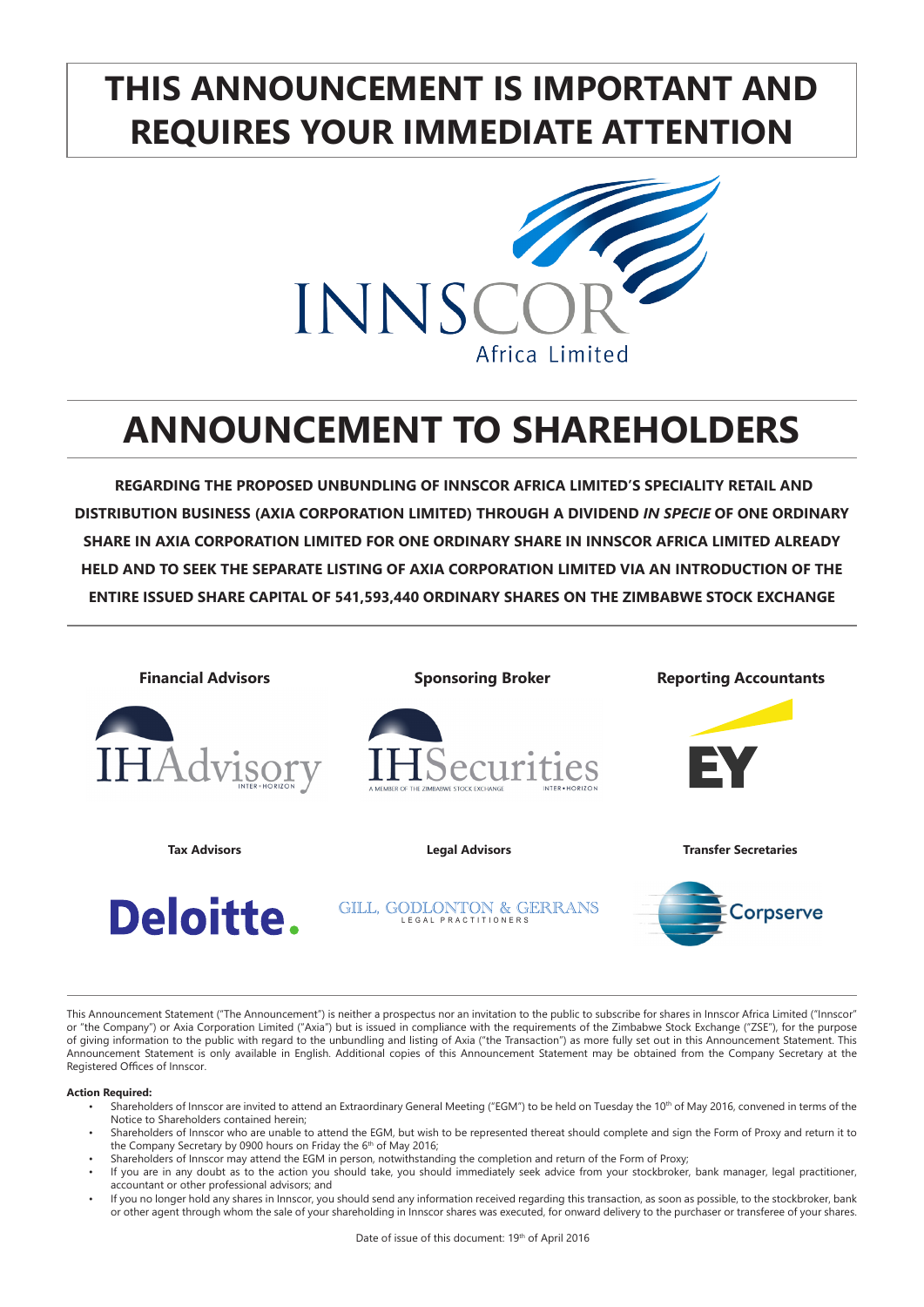#### **1. Background**

At a meeting of the Board of Directors of Innscor, held on the 20<sup>th</sup> of November 2015, a decision was taken approving the unbundling and separate listing of the Speciality Retail and Distribution Business from Innscor to become a stand-alone business, able to capitalise on its achievements to date and for it to benefit from renewed and specific focus.

#### **2. History of Speciality Retail and Distribution Business**

Innscor has been operating since 1987 initially focussed on the fast foods industry. In 1998, Innscor listed on the Zimbabwe Stock Exchange ("ZSE") and over the years has grown to become a conglomerate with interests in various industries. On the 24<sup>th</sup> of February 2016 Axia was incorporated as a wholly owned subsidiary of Innscor. Effective on the 1st of April 2016 Axia acquired through a scheme of reconstruction, the issued share capital of the companies comprising the Speciality Retail and Distribution Business together with relevant subsidiaries from Innscor in exchange for 541,593,440 shares in Axia.

Innscor's Speciality Retail and Distribution Business consists of three main operations:



#### **2.1. Distribution Group Africa ("DGA")**

DGA was established in 1999 by Innscor and has grown to become one of the largest and most successful distribution businesses in Zimbabwe, Zambia and Malawi. The business has exclusive relationships with many blue chip brands including Colgate Palmolive, Pepsi, Johnson & Johnson, Tiger Brands, Unilever, Eveready, AVI International and Reckitt Benckiser. It also counts amongst its principals Kelloggs, 3M, Rhodes Foods and Philips Electrical, to name a few. The business boasts world class warehousing capability and vehicle fleets. It is equally proficient in both ambient and chilled/frozen logistics and warehousing. The core areas of expertise lie in inbound clearing and bonded warehousing, ambient and chilled/frozen warehousing, full national logistics in all three countries, and marketing, sales and merchandising services. DGA owns two warehouses measuring 10,000m<sup>2</sup> and leases five warehouses measuring 27,300m<sup>2</sup> and has a fleet of 65 vehicles with varying carrying capacities of up to 40 tonnes each. The company employs a total of 1,019 staff with 799 in Zimbabwe, 139 in Zambia and 81 in Malawi respectively. Included in these workforces are merchandisers numbering 365 in Zimbabwe, 65 in Zambia and 40 in Malawi. Having won numerous All Africa Awards for being one of the top distributors in Africa, DGA is well positioned for continued profitable long term growth using a multi-talented, experienced and passionate team to deliver results of the highest order.

#### **2.2. TV Sales & Home**

Launched in 1968 the company originally became a household name as TV Sales & Hire. In the early days, the business model was to sell electronic appliances on credit via its "hire to buy" scheme as well as leasing appliances to customers who never intended owning the product. In the 2000's as the sourcing of product improved, the brand was re-invented and it soon became known as the leader in quality branded electronics in Zimbabwe. After the years of hyper-inflation and price controls (2008/9), there was further rebranding to show the market that the company had expanded further into furniture and no longer hired out electronic products and thus the company became known as TV Sales & Home. Today TV Sales & Home is a leading furniture and electronic retailer in Zimbabwe with 38 retail sites totalling 22,780m<sup>2</sup> located countrywide and has a staff complement of 270. The company maintains strong long term partnerships with many key suppliers to ensure quality products. Some of these partnerships include: Alpine Lounge, Calgan Lounge, Flair International, KIC/Whirlpool, Defy, Sony, Samsung, La-z-Boy, and Serta Bedding. After nearly 50 years of trading, the company's brand is synonymous with "trust". Zimbabwean customers' trust and loyalty has been earned through providing durable and quality home appliances and furniture and investing in reputable customer care service teams.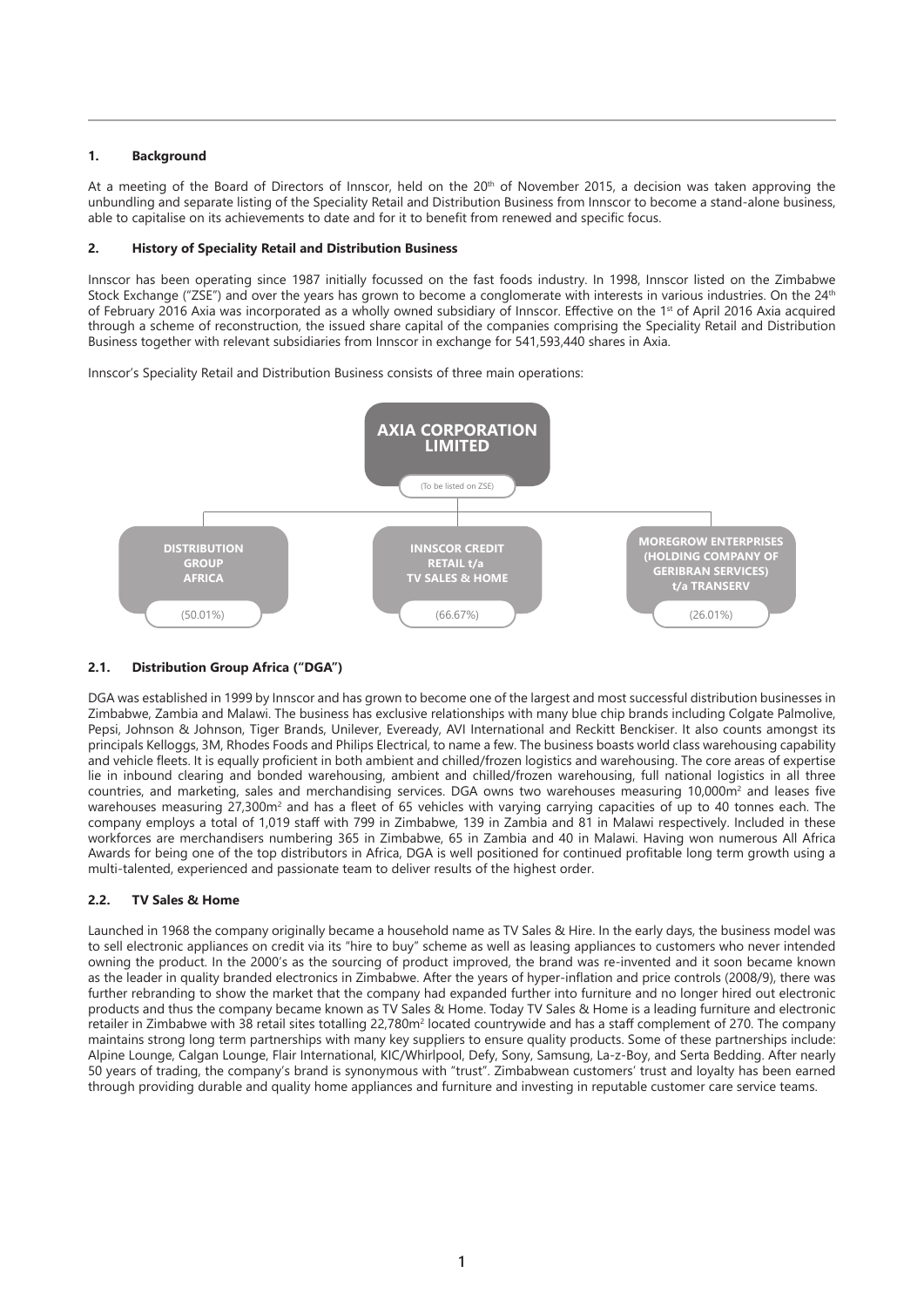#### **2.3. Transerv**

Transerv was established in 2002 initially as a cross border transport company also importing automotive spares for light vehicle workshops. Transerv capitalised on a niche market opportunity that arose in the spares wholesale market supplying larger operators with fast moving stock. Following Zimbabwe's dollarization in 2009, the wholesale market became more competitive and a decision was taken to expand into the retail space with the first retail branch opened in Graniteside in May 2009. Today, Transerv employs 339 people and utilises multiple retail channels to service the needs of its customers countrywide, operating through a network of 21 of its homegrown branded Transerv retail branches and 3 franchised Midas retail branches operating a total of 8,290m<sup>2</sup> in retail space. In addition, Transerv Fitment Center was launched as a complementary brand to offer customers a venue to fit their tyres, batteries and suspension, etc bought at Transerv. There are now 15 Transerv fitment centres operating from a total of 5,050m<sup>2</sup> spread across the country. The company continues to service a small portion of the wholesale market through Zimbabwe Spares Wholesalers (ZSW) and also opened the first and only Zimbabwe franchise of Midas' Clutch & Brake Specialists (CBS) as well as ADCO and Transerv Auto Cycle Centre. These various outlets together with the Central Warehouse occupy 3,260m2 . The business has been grown and managed with strong disciplines in place that have created excellent relationships with both suppliers and customers and offers quality services and products in a sector which is permeated with informal trading. Innscor acquired an effective 26.01% shareholding in the business in July 2015. The company's other two shareholders are the founders with an effective 25% shareholding and Africa Automotive Aftermarket Solutions (Proprietary) Limited (formerly Midas Group (Proprietary) Limited) of South Africa with an effective 49% shareholding.

#### **3. Rationale for the unbundling and listing**

The principal reasons for the unbundling and listing of the Speciality Retail and Distribution Business are as follows:

- To unlock value for the Innscor shareholders;
- To enable the Speciality Retail and Distribution Business to pursue strategies that maximise shareholder value, enabling a clear operational focus that is attractive to investors;
- To establish investment flexibility for investors;
- To allow greater financial reporting and enhanced transparency for the Speciality Retail and Distribution Business to its shareholders, allowing accurate valuation of the business;
- To enable the Speciality Retail and Distribution Business to gain direct access to capital markets;
- To allow the Speciality Retail and Distribution Business the ability to undertake mergers with and acquisitions of entities in complementary spheres of operation, without competing internally with other Innscor divisions for allocation of capital; and
- To secure and entrench trading relationships by allowing customers access to the Speciality Retail and Distribution Business' performance and sustainability.

#### **4. Proposed Transaction**

The proposed unbundling, which is subject to the approval of the shareholders of Innscor at an EGM to be held on the 10<sup>th</sup> of May 2016 in terms of the notice published on the 19<sup>th</sup> of April 2016, will be effected through a distribution of the entire issued share capital of 541,593,440 ordinary shares of nominal value US\$0.0001 in Axia to the shareholders of Innscor registered as such at the end of business (1600 hours) on the 6th of May 2016 ("Record Date") through a dividend *in specie.* The dividend *in specie* shall be on the basis of one (1) ordinary share in Axia for every one (1) existing Innscor ordinary share held on the Record Date.

The Directors also agreed to seek a listing of Axia on the ZSE by way of introduction.

#### **5. Details of the Unbundling Transaction**

The dividend *in specie* will be on the basis of one (1) ordinary share in Axia with a nominal value of US\$0.0001 each for every one (1) ordinary Innscor share already held.

Holders of Innscor ordinary shares registered at the end of day (1600 hours) on the 6<sup>th</sup> of May 2016, being the Record Date, will be entitled to receive the dividend *in specie* less ten per cent (10%) withholding tax for individuals, trusts and non-resident shareholders in accordance with section 6 below. Shareholders and investors should note the Last Day of Trading (LDT) to be eligible for this Dividend *in Specie* is the 29th of April 2016.

Axia's Articles of Association provide for the issuance and trading of shares in dematerialised form. Shareholders with Central Securities Depository (CSD) accounts will therefore have their CSD accounts credited with the respective entitlements while shareholders without CSD accounts will receive physical share certificates in respect of this dividend *in specie*. The new ZSE platform trades securities that are dematerialised only and shareholders should contact their stockbrokers for further information.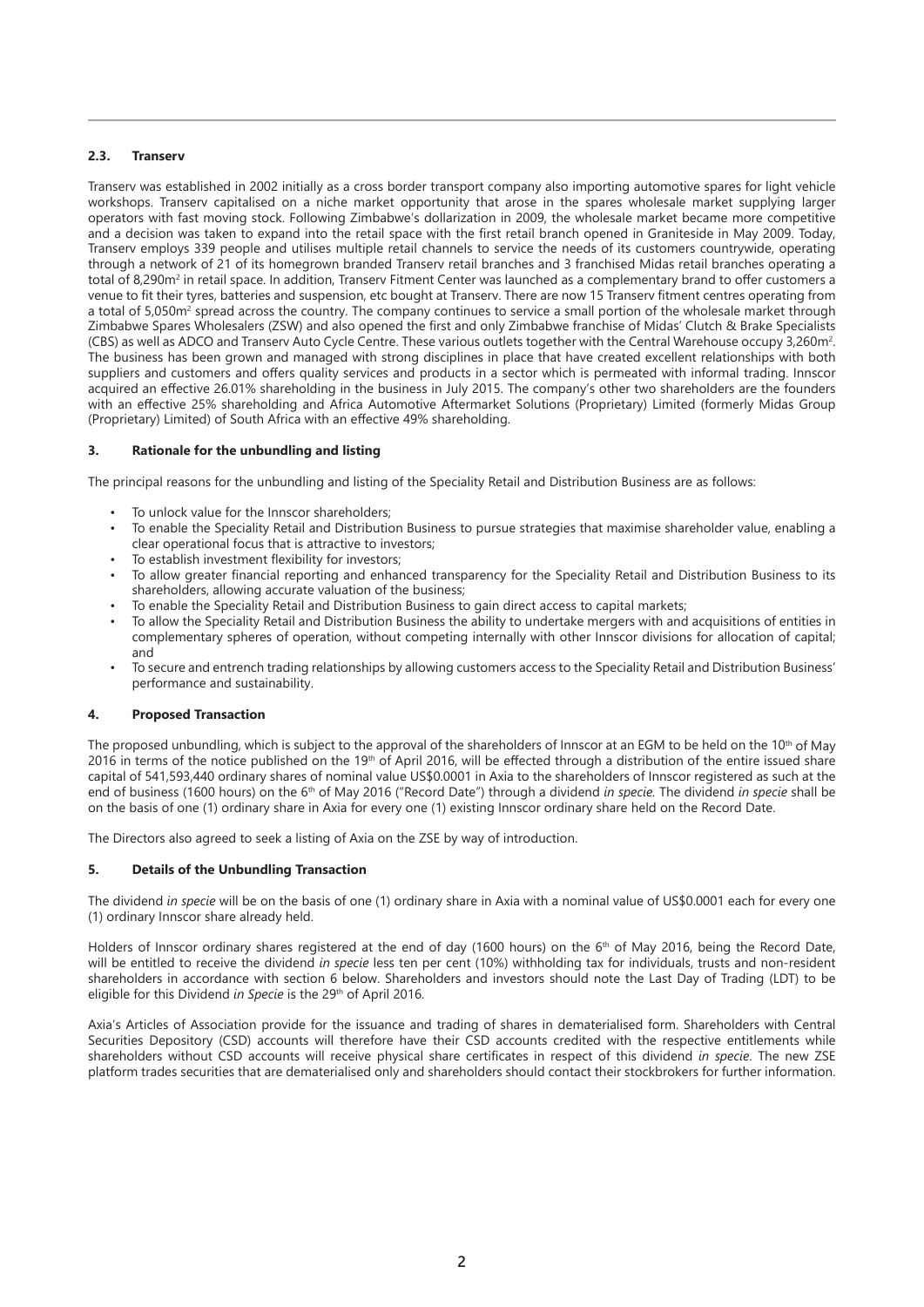### **6. Payment of Withholding Tax**

In terms of existing legislation on dividends, Innscor is obliged to deduct ten per cent (10%) withholding tax and remit this to the Zimbabwe Revenue Authority ("ZIMRA") in respect of the dividend *in specie* of Axia's ordinary shares to all individuals, trusts and non-resident shareholders. To fund the settlement of this withholding tax liability, Innscor will withhold ten per cent (10%) of the ordinary shares of Axia due to all individuals, trusts and non-resident shareholders in respect of this dividend *in specie* and remit this to ZIMRA. The listing itself is not taxable.

For the purposes of this transaction shares withheld from shareholders for withholding tax purposes will be rounded to the nearest whole number.

## **7. Extraordinary General Meeting**

Shareholders of Innscor are being asked to attend an EGM of the Company to be held at Royal Harare Golf Club, Fifth Street Extension, Harare on Tuesday the 10th of May 2016, at 0900 hours. The meeting has been convened by notice dated Tuesday the 19<sup>th</sup> of April 2016. Members will be asked to consider, and if deemed fit, to pass with or without modification, the ordinary resolutions set out below, the details of which are more fully set out in the Announcement dated on the 19th of April 2016: -

#### **1. Distribution of shares in Axia Corporation Limited via a dividend** *in specie*

"That in terms of the ZSE Listing Requirements, the Directors be and are hereby authorised to distribute to Innscor Africa Limited shareholders registered as such on the Record Date, being end of day on the 6<sup>th</sup> of May 2016, by way of a dividend *in specie,* the 541,593,440 ordinary shares held by the Company in Axia Corporation Limited on the basis of one (1) Axia Corporation Limited ordinary share for every one (1) Innscor Africa Limited ordinary share held. The Directors are authorised to transfer such amounts from the Company's non-distributable reserves to distributable reserves as may be necessary to enable the dividend *in specie* of Axia Corporation Limited shares."

#### **2. Directors' authority to give effect to the above resolution**

"That the Directors of the Company be and are hereby authorised to do any and all such things as may generally be required or necessary to give effect to the above Resolution."

#### **8. Timetable of Events**

| <b>Important Dates</b>                                             |                                       |  |  |
|--------------------------------------------------------------------|---------------------------------------|--|--|
| Innscor EGM Notice and announcement published                      | Tuesday, 19th April, 2016             |  |  |
| Axia abridged Pre-Listing Statement published                      | Tuesday, 19th April, 2016             |  |  |
| Axia Pre-Listing Statement posted to shareholders                  | Tuesday, 19th April, 2016             |  |  |
| Innscor Announcement posted to shareholders                        | Tuesday, 19th April, 2016             |  |  |
| Last Day of Trading                                                | Friday, 29 <sup>th</sup> April, 2016  |  |  |
| Last day of lodging Proxy Forms (at 0900 hours)                    | Friday, 6 <sup>th</sup> May, 2016     |  |  |
| Record Date, Innscor share register closed (end of day 1600 hours) | Friday, 6 <sup>th</sup> May, 2016     |  |  |
| Innscor EGM (at 0900 hours)                                        | Tuesday, 10 <sup>th</sup> May, 2016   |  |  |
| Innscor share register reopens (After EGM)                         | Tuesday, 10 <sup>th</sup> May, 2016   |  |  |
| Publication of Innscor EGM resolution results                      | Wednesday, 11 <sup>th</sup> May, 2016 |  |  |
| Axia shares issued and Listing on the ZSE                          | Tuesday, 17 <sup>th</sup> May, 2016   |  |  |

The above dates may be subject to change and any such change will be published in the Zimbabwe national press. All times indicated above and elsewhere in the Announcement are Zimbabwean local times.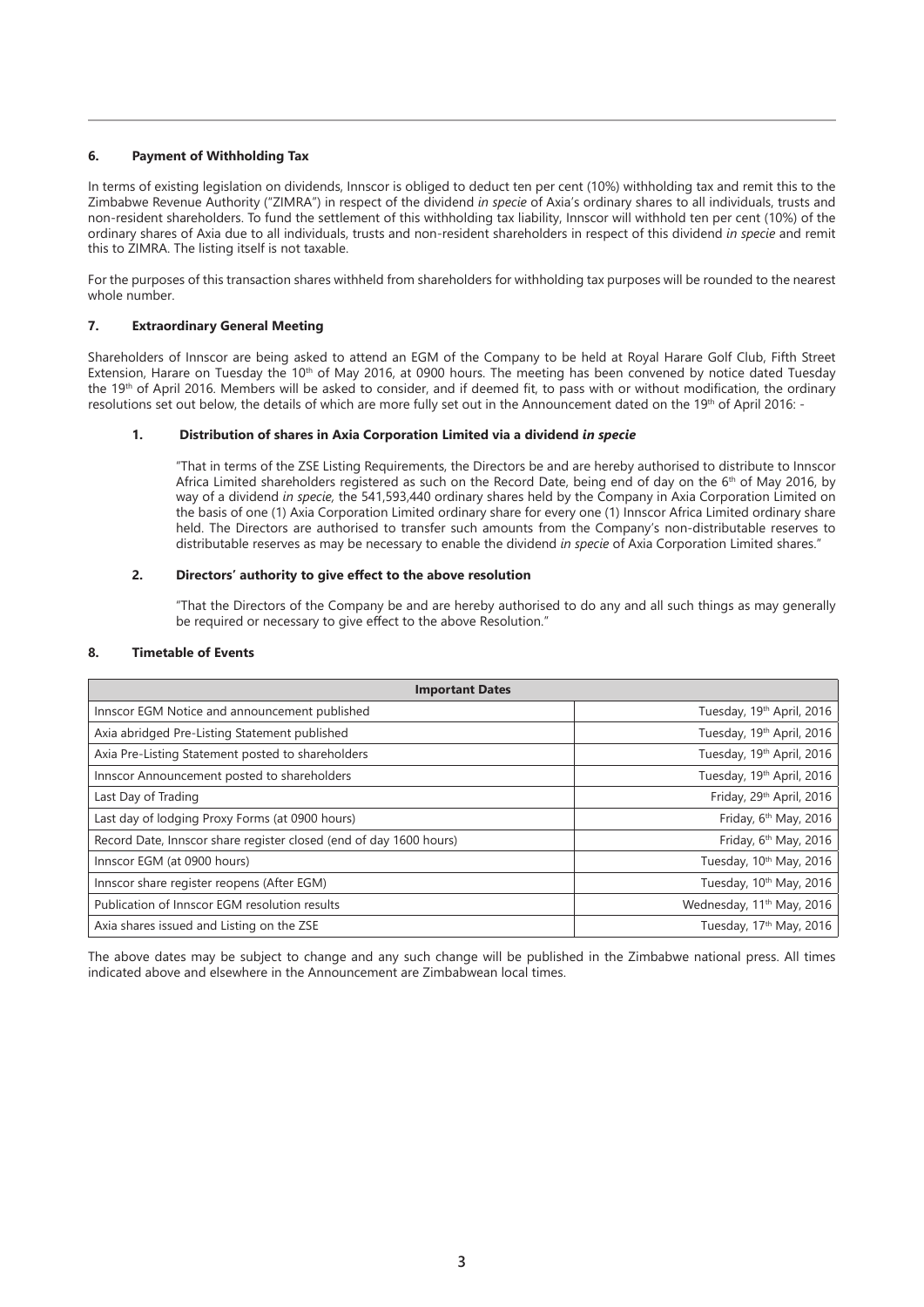# **9. Financial Effects of the Unbundling**

Axia financials have been disclosed as discontinued operations in Innscor's half year results that were published on the 10<sup>th</sup> of March 2016 and will not be reported in the Innscor Group results following the unbundling. The financial impact of the unbundling on Innscor is reflected in the proforma financial position as at the 31st of December 2015 as shown below.

## **Innscor Africa Limited's Abridged Consolidated Proforma Statement of Financial Position as at 31st December 2015**

|                                                                                                                                                                                                                                                                                           | <b>Innscor</b><br>31-Dec-15<br><b>Reviewed</b><br><b>USD</b>                               | Axia balances<br>included in<br>Innscor's<br>As Reported Disposal Group<br>31-Dec-15<br><b>Reviewed</b><br><b>USD</b> | <b>Adjustments</b><br>with Respect<br>to Axia<br>31-Dec-15<br><b>Reviewed</b><br><b>USD</b> | <b>Revised</b><br><b>Innscor</b><br><b>Proforma</b><br>31-Dec-15<br><b>Reviewed</b><br><b>USD</b> |
|-------------------------------------------------------------------------------------------------------------------------------------------------------------------------------------------------------------------------------------------------------------------------------------------|--------------------------------------------------------------------------------------------|-----------------------------------------------------------------------------------------------------------------------|---------------------------------------------------------------------------------------------|---------------------------------------------------------------------------------------------------|
| <b>ASSETS</b>                                                                                                                                                                                                                                                                             |                                                                                            |                                                                                                                       |                                                                                             |                                                                                                   |
| <b>Non-current assets</b><br>Property, plant and equipment<br>Intangible assets<br>Investments in associates<br>Financial assets<br><b>Biological assets</b><br>Deferred tax assets                                                                                                       | 174,825,633<br>38,982,350<br>11,468,000<br>235,517<br>1,674,244<br>8,244,251               | 8,012,409<br>4,171,858<br>2,470,400<br>558,849                                                                        | (8,012,409)<br>(4, 171, 858)<br>(2,470,400)<br>(558, 849)                                   | 174,825,633<br>38,982,350<br>11,468,000<br>235,517<br>1,674,244<br>8,244,251                      |
| <b>Current assets</b>                                                                                                                                                                                                                                                                     | 235,429,995                                                                                | 15,213,516                                                                                                            | (15, 213, 516)                                                                              | 235,429,995                                                                                       |
| Financial assets<br>Biological assets – current<br>Inventories<br>Trade and other receivables<br>Cash and cash equivalents                                                                                                                                                                | 18,393,301<br>13,507,279<br>93,616,632<br>65,825,652<br>23,376,508<br>214,719,372          | 122,450<br>30,484,145<br>46,819,819<br>11,073,366<br>88,499,780                                                       | (122, 450)<br>(30, 484, 145)<br>(46, 819, 819)<br>(11,073,366)<br>(88, 499, 780)            | 18,393,301<br>13,507,279<br>93,616,632<br>65,825,652<br>23,376,508<br>214,719,372                 |
| Assets of disposal group classified                                                                                                                                                                                                                                                       |                                                                                            |                                                                                                                       |                                                                                             |                                                                                                   |
| as held for distribution - Axia<br>Assets of disposal group classified as held<br>for distribution - Other Businesses                                                                                                                                                                     | 96,729,869<br>17,346,969                                                                   | (103, 713, 296)                                                                                                       | 6,983,427*                                                                                  | 17,346,969                                                                                        |
| <b>Total assets</b>                                                                                                                                                                                                                                                                       | 564,226,205                                                                                | $\overline{\phantom{a}}$                                                                                              | (96, 729, 869)                                                                              | 467,496,336                                                                                       |
| <b>EQUITY AND LIABILITIES</b><br><b>Capital and reserves</b><br>Ordinary share capital<br>Class A ordinary share capital<br>Non-distributable reserves<br>Distributable reserves<br>Attributable to shareholders of the parent<br>Non-controlling interests<br>Total shareholders' equity | 5,415,934<br>10<br>(4,552,988)<br>196,205,325<br>197,068,281<br>107,690,777<br>304,759,058 | $\overline{\phantom{a}}$<br>$\overline{\phantom{m}}$<br>$\overline{\phantom{a}}$                                      | 2,825,521<br>(34,888,359)<br>(32,062,838)<br>(20,614,233)<br>(52, 677, 071)                 | 5,415,934<br>10<br>(1,727,467)<br>161,316,966<br>165,005,443<br>87,076,544<br>252,081,987         |
| <b>Non-current liabilities</b>                                                                                                                                                                                                                                                            |                                                                                            |                                                                                                                       |                                                                                             |                                                                                                   |
| Deferred tax liabilities<br>Interest-bearing borrowings                                                                                                                                                                                                                                   | 25,667,506<br>4,833,807                                                                    | 3,228,043<br>170,863                                                                                                  | (3,228,043)<br>(170, 863)                                                                   | 25,667,506<br>4,833,807                                                                           |
|                                                                                                                                                                                                                                                                                           | 30,501,313                                                                                 | 3,398,906                                                                                                             | (3,398,906)                                                                                 | 30,501,313                                                                                        |
| <b>Current liabilities</b><br>Interest-bearing borrowings<br>Trade and other payables<br>Provisions<br>Current tax liabilities                                                                                                                                                            | 70,977,421<br>100,211,213<br>3,089,752<br>1,457,658<br>175,736,044                         | 13,037,735<br>31,693,613<br>2,224,700<br>893,575<br>47,849,623                                                        | (13,037,735)<br>(31,693,613)<br>(2,224,700)<br>(893, 575)<br>(47, 849, 623)                 | 70,977,421<br>100,211,213<br>3,089,752<br>1,457,658<br>175,736,044                                |
| Liabilities directly associated with the assets<br>classified as held for distribution - Axia<br>Liabilities directly associated with the assets                                                                                                                                          | 44,052,798                                                                                 | (51, 248, 529)                                                                                                        | 7,195,731*                                                                                  |                                                                                                   |
| classified as held for distribution - Other Businesses                                                                                                                                                                                                                                    | 9,176,992                                                                                  |                                                                                                                       |                                                                                             | 9,176,992                                                                                         |
| <b>Total liabilities</b>                                                                                                                                                                                                                                                                  | 259,467,147                                                                                | $\overline{\phantom{a}}$                                                                                              | (44, 052, 798)                                                                              | 215,414,349                                                                                       |
| <b>Total equity and liabilities</b>                                                                                                                                                                                                                                                       | 564,226,205                                                                                |                                                                                                                       | (96, 729, 869)                                                                              | 467,496,336                                                                                       |

*\* Inter-group transactions between Axia companies and other Innscor companies, and balance included in equity adjustments.*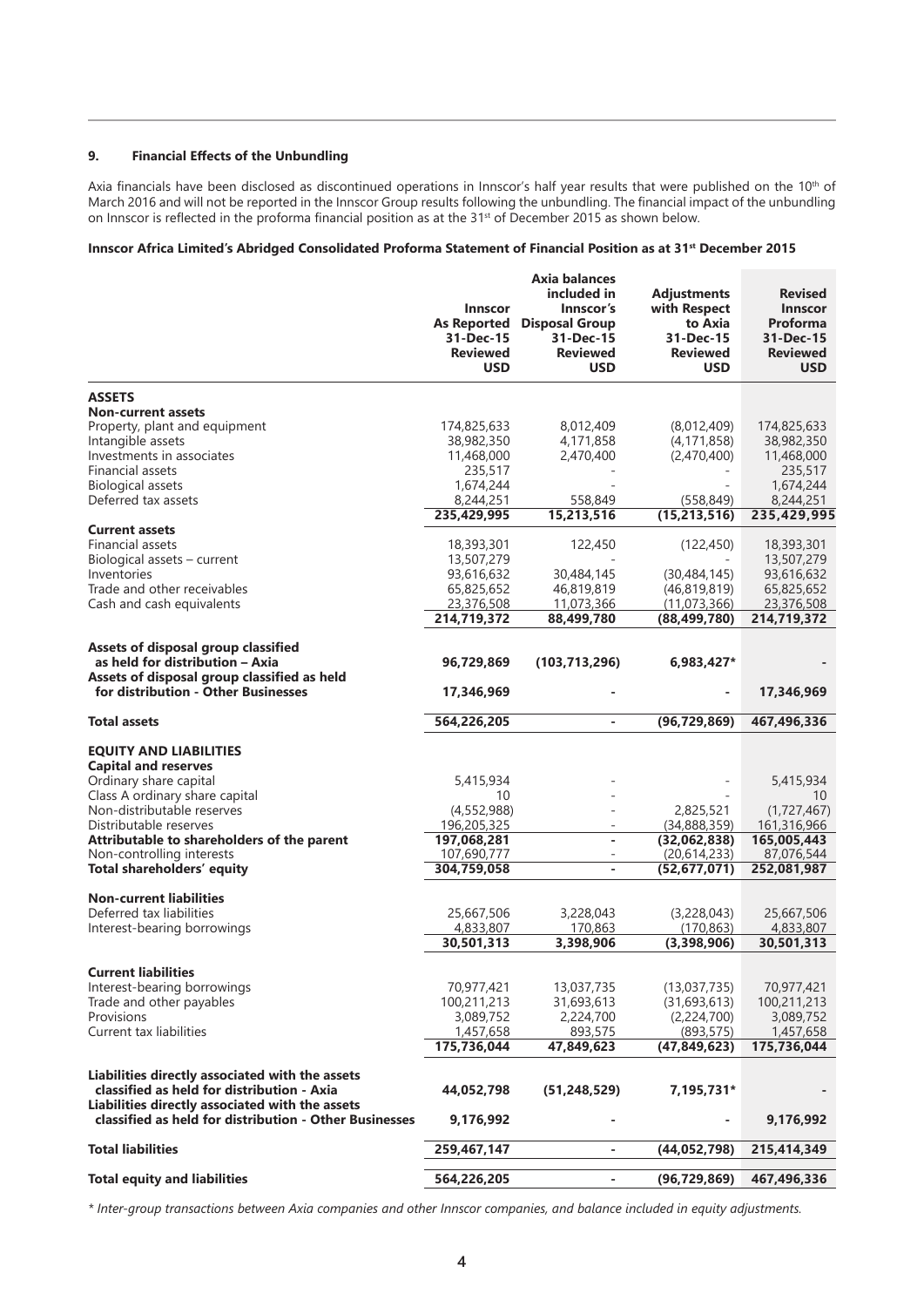# **10. Directors' Interests**

As at the 10<sup>th</sup> of March 2016, the Directors of Innscor directly and/or indirectly, held beneficial interests totalling 221,790,525 Innscor shares representing 41% of the issued share capital of the Company. These holdings will entitle the Directors to the same shareholding in Axia following the dividend *in specie* less any shares withheld for withholding tax purposes. The details of the direct and indirect interests held by the Directors is summarised below:

| <b>Directors</b>          | <b>Direct shareholding</b> | Indirect shareholding | <b>Total</b> |
|---------------------------|----------------------------|-----------------------|--------------|
| Addington Chinake         | ٠                          |                       |              |
| Thembinkosi Sibanda       | ٠                          |                       |              |
| Michael Fowler*           | ۰                          | 109,566,827           | 109,566,827  |
| Antonio Fourie            | ٠                          |                       |              |
| John Koumides             | ۰                          | 720,000               | 720,000      |
| Julian Schonken           | 1,528,820                  |                       | 1,528,820    |
| Zinona (Zed) Koudounaris* | ٠                          | 109,973,843           | 109,973,843  |
| Godfrey Gwainda           | ۰                          | 1,035                 | 1,035        |

Axia leases properties from Television City (Bulawayo) (Private) Limited, a company in which some of the Directors of Innscor have either a financial or custodial interest, partly or wholly (\*Directors as denoted in the table above). The leases are undertaken at an arm's length basis. The financial implications of these leases are as follows:

| Dec 2015<br><b>USD</b> |
|------------------------|
| 71.140                 |
|                        |

## **11. Documents Available for Inspection**

Between the 19th of April 2016 and the 10th of May 2016, copies of the following documents will be available for inspection at the Registered Offices of Innscor, during normal working hours:

- Innscor's audited financial statements for the five financial periods ended  $30<sup>th</sup>$  of June 2015 and the abridged reviewed financial statements for the period ended 31<sup>st</sup> of December 2015;
- The Independent Reporting Accountant's Report on Innscor's Speciality Retail and Distribution Business's historical financial information for the five financial years ended  $30<sup>th</sup>$  of June 2015 and for the six months ended  $31<sup>st</sup>$  of December 2015; and
- Pre-Listing Statement of Axia Corporation Limited.

# **By order of the Board**

[Signed on original]

# **Addington Chinake Chairman**

19th April 2016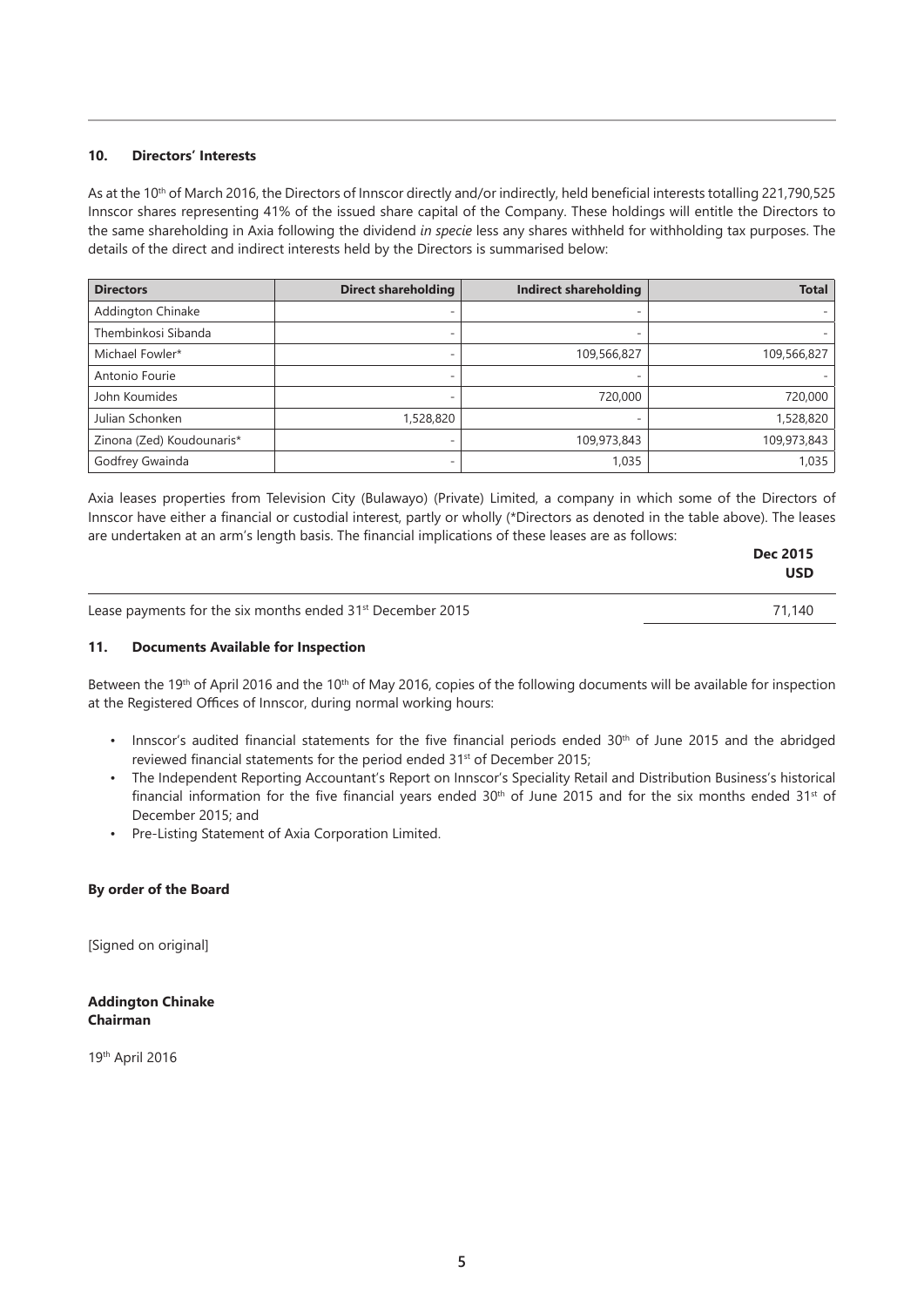

# **NOTICE OF EXTRAORDINARY GENERAL MEETING 'EGM'**

**NOTICE IS HEREBY GIVEN OF THE EXTRAORDINARY GENERAL MEETING** of Members of Innscor Africa Limited ("the Company") to be held at Royal Harare Golf Club, Fifth Street Extension, Harare on Tuesday the 10<sup>th</sup> of May 2016, at 0900 hours. Members will be asked to consider, and if deemed fit, to pass with or without modification, the resolutions set out below, the details of which are more fully set out in the Announcement dated the 19th of April 2016: -

#### **AS ORDINARY RESOLUTIONS:-**

## **1. Distribution of shares in Axia Corporation Limited via a dividend** *in specie*

"That in terms of the ZSE Listing Requirements, the Directors be and are hereby authorised to distribute to Innscor Africa Limited shareholders registered as such on the record date, being end of day on the  $6<sup>th</sup>$  of May 2016, by way of a dividend *in specie,* the 541,593,440 ordinary shares held by the Company in Axia Corporation Limited on the basis of one (1) Axia Corporation Limited ordinary share for every one (1) Innscor Africa Limited ordinary share held. The Directors are authorised to transfer such amounts from the Company's non-distributable reserves to distributable reserves as may be necessary to enable the dividend *in specie* of Axia Corporation Limited shares."

## **2. Directors' authority to give effect to the above resolution**

"That the Directors of the Company be and are hereby authorised to do any and all such things as may generally be required or necessary to give effect to the above Resolution."

#### **Proxies**

Members are entitled to appoint one or more proxies to act in the alternative and to attend and vote and speak in their place. A proxy need not be a member of the Company.

Proxy forms must reach the Company's registered office not less than 48 hours before the meeting.

#### **By order of the Board**

[Signed on original]

**Andrew Lorimer Company Secretary**

19th April 2016

INNSCOR AFRICA LIMITED Edward Building Corner 1st Street /Nelson Mandela Avenue Harare, Zimbabwe